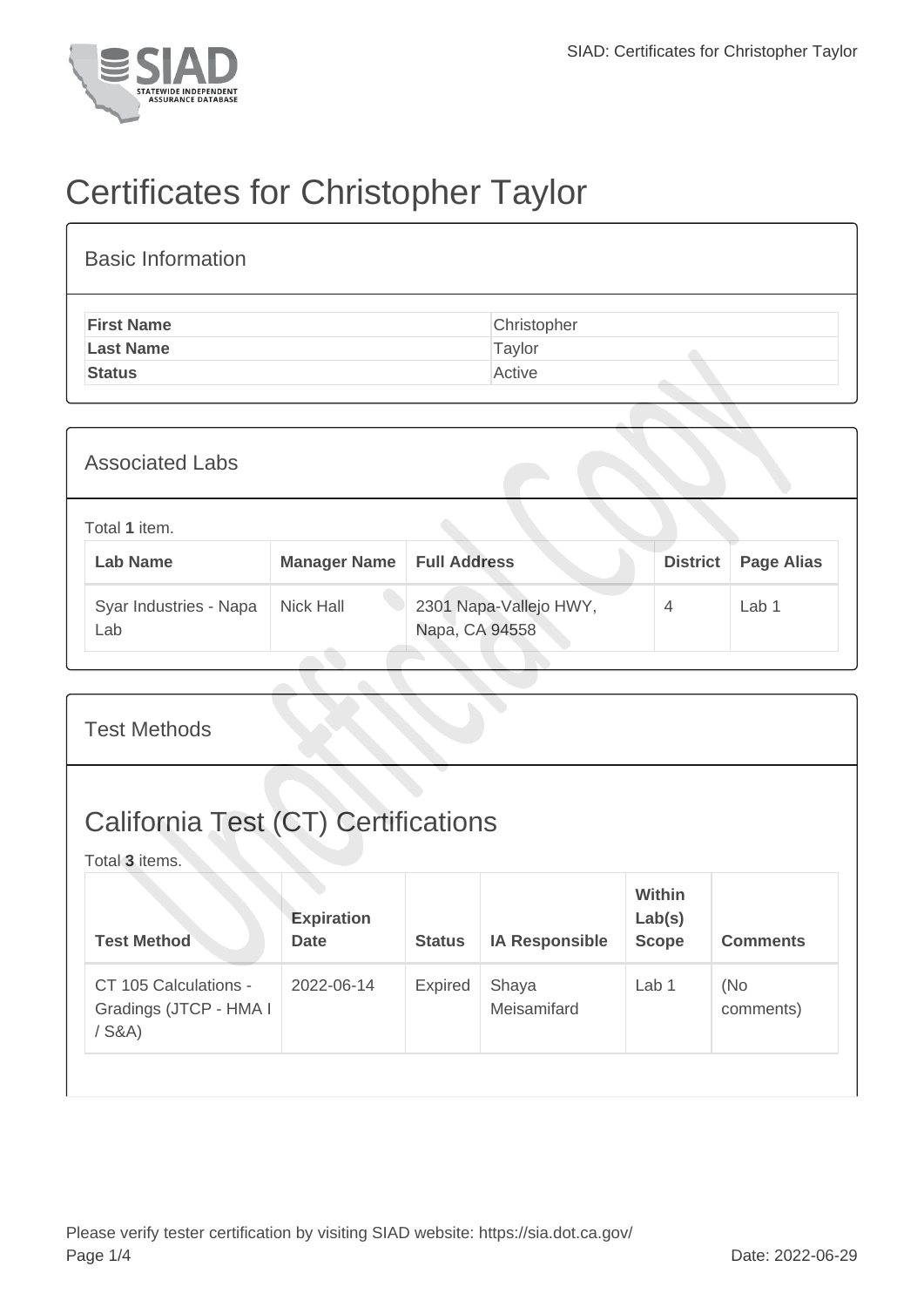

| <b>Test Method</b>                                                 | <b>Expiration</b><br><b>Date</b> | <b>Status</b>  | <b>IA Responsible</b> | <b>Within</b><br>Lab(s)<br><b>Scope</b> | <b>Comments</b>  |
|--------------------------------------------------------------------|----------------------------------|----------------|-----------------------|-----------------------------------------|------------------|
| CT 125 AGG Sampling -<br><b>AGGREGATES (JTCP -</b><br>HMA I / S&A) | 2022-06-14                       | <b>Expired</b> | Shaya<br>Meisamifard  | Lab 1                                   | (No<br>comments) |
| CT 125 HMA Sampling -<br>HMA (JTCP - HMA I)                        | 2022-06-14                       | <b>Expired</b> | Shaya<br>Meisamifard  | Lab <sub>1</sub>                        | (No<br>comments) |

## AASHTO/ASTM Proficiencies

Total **13** items.

| <b>Test Method</b>                                                                    | <b>Expiration</b><br><b>Date</b> | <b>Status</b>  | <b>IA Responsible</b> | <b>Within</b><br>Lab(s)<br><b>Scope</b> | <b>Comments</b>  |
|---------------------------------------------------------------------------------------|----------------------------------|----------------|-----------------------|-----------------------------------------|------------------|
| <b>AASHTO T11 Sieve</b><br>Analysis (Washing) -<br>Fine Aggregates (JTCP<br>$-HMA I)$ | 2022-06-14                       | <b>Expired</b> | Shaya<br>Meisamifard  | Lab <sub>1</sub>                        | (No<br>comments) |
| AASHTO T27 Sieve<br>Analysis - Fine and<br>Coarse Aggregates<br>(JTCP - HMA I)        | 2022-06-14                       | Expired        | Shaya<br>Meisamifard  | Lab 1                                   | (No<br>comments) |
| <b>AASHTO R47</b><br>Reducing Samples of<br>HMA (JTCP - HMA I)                        | 2022-06-14                       | <b>Expired</b> | Shaya<br>Meisamifard  | Lab <sub>1</sub>                        | (No<br>comments) |
| <b>AASHTO R76</b><br>Reducing Samples of<br>Agg (JTCP - HMA I)                        | 2022-06-14                       | <b>Expired</b> | Shaya<br>Meisamifard  | Lab 1                                   | (No<br>comments) |
|                                                                                       |                                  |                |                       |                                         |                  |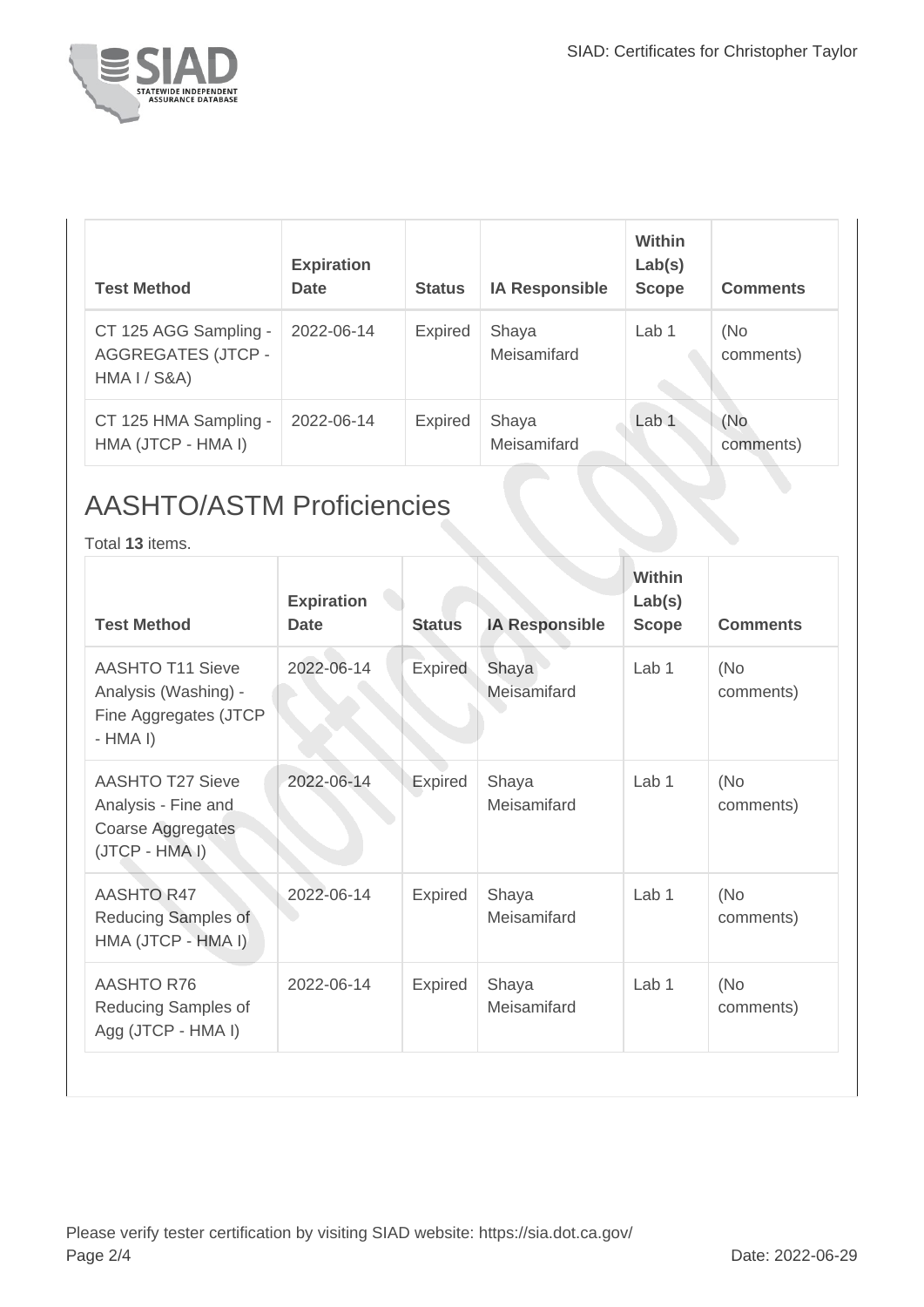

| <b>Test Method</b>                                                            | <b>Expiration</b><br><b>Date</b> | <b>Status</b>  | <b>IA Responsible</b> | Within<br>Lab(s)<br><b>Scope</b> | <b>Comments</b>   |
|-------------------------------------------------------------------------------|----------------------------------|----------------|-----------------------|----------------------------------|-------------------|
| AASHTO T166 Bulk<br>SpG of Compacted<br>HMA - SSD (JTCP -<br>HMA II)          | 2023-12-03                       | Active         | Sarbjit Grewal        | (No lab)                         | (No)<br>comments) |
| AASHTO T176 Sand<br>Equivalent (JTCP -<br>HMA <sub>I</sub> )                  | 2022-06-14                       | <b>Expired</b> | Shaya<br>Meisamifard  | Lab 1                            | (No)<br>comments) |
| AASHTO T209 Max<br>SpG and Density -<br>HMA (JTCP - HMA II)                   | 2023-12-03                       | Active         | Sarbjit Grewal        | Lab <sub>1</sub>                 | (No<br>comments)  |
| <b>AASHTO T255</b><br>Evaporable Moisture<br>Content (JTCP - HMA<br>$\vert$ ) | 2022-06-14                       | <b>Expired</b> | Shaya<br>Meisamifard  | Lab <sub>1</sub>                 | (No<br>comments)  |
| <b>AASHTO T269 Percent</b><br>Air Voids - HMA (JTCP<br>$-HMA$ II)             | 2023-12-03                       | <b>Active</b>  | Sarbjit Grewal        | (No lab)                         | (No<br>comments)  |
| <b>AASHTO T275 Bulk</b><br>SpG - HMA (JTCP -<br>HMA II)                       | 2023-12-03                       | Active         | Sarbjit Grewal        | (No lab)                         | (No<br>comments)  |
| AASHTO T308 AC<br>Content (Ignition Oven)<br>- HMA (JTCP - HMA II)            | 2023-12-03                       | Active         | Sarbjit Grewal        | Lab <sub>1</sub>                 | (No<br>comments)  |